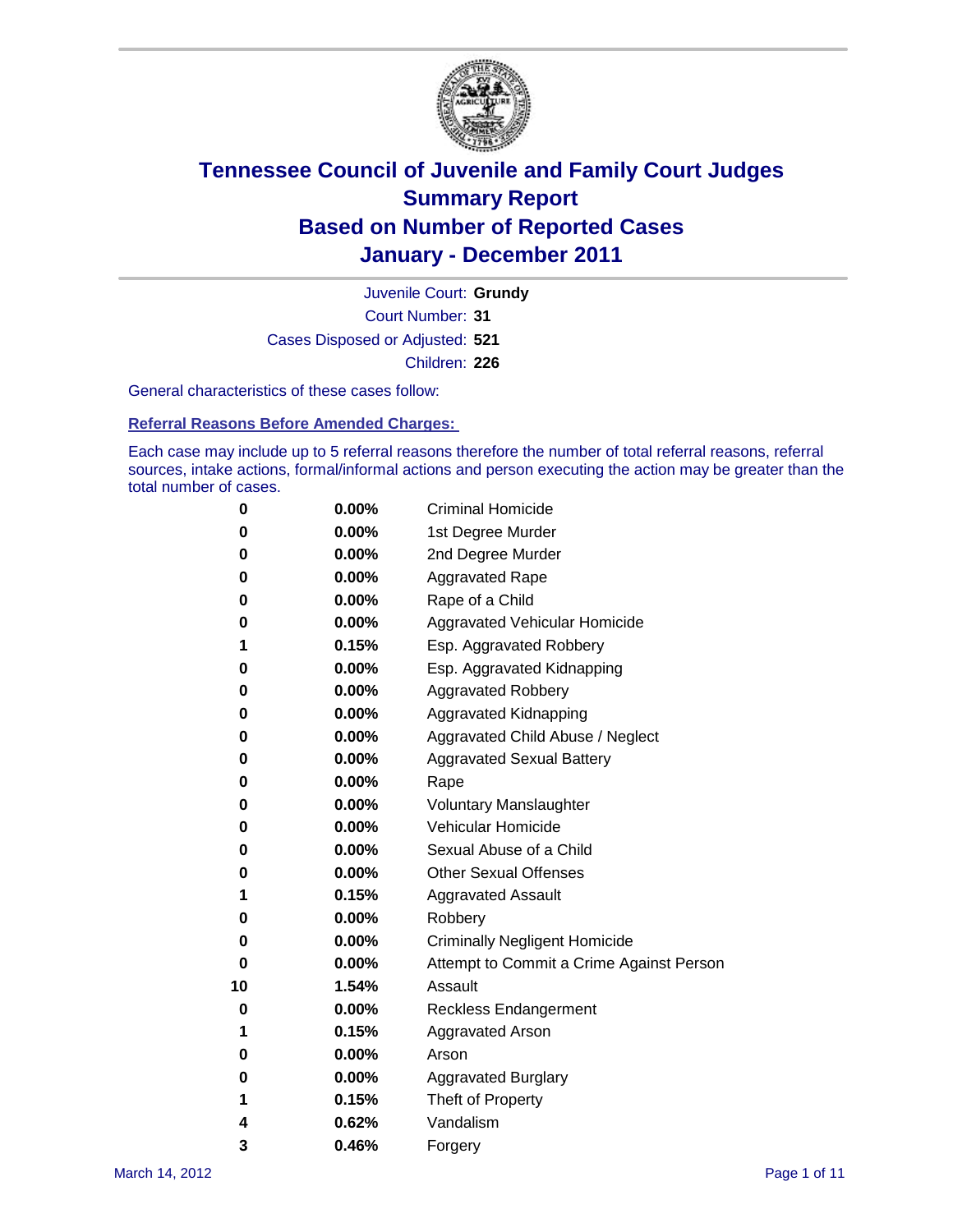

Juvenile Court: **Grundy**

Court Number: **31**

Cases Disposed or Adjusted: **521**

Children: **226**

#### **Referral Reasons Before Amended Charges:**

Each case may include up to 5 referral reasons therefore the number of total referral reasons, referral sources, intake actions, formal/informal actions and person executing the action may be greater than the total number of cases.

| 0  | 0.00% | <b>Worthless Checks</b>                                     |
|----|-------|-------------------------------------------------------------|
| 1  | 0.15% | Illegal Possession / Fraudulent Use of Credit / Debit Cards |
| 0  | 0.00% | <b>Burglary</b>                                             |
| 0  | 0.00% | Unauthorized Use of a Vehicle                               |
| 0  | 0.00% | <b>Cruelty to Animals</b>                                   |
| 0  | 0.00% | Sale of Controlled Substances                               |
| 1  | 0.15% | <b>Other Drug Offenses</b>                                  |
| 9  | 1.39% | <b>Possession of Controlled Substances</b>                  |
| 0  | 0.00% | <b>Criminal Attempt</b>                                     |
| 0  | 0.00% | Carrying Weapons on School Property                         |
| 0  | 0.00% | Unlawful Carrying / Possession of a Weapon                  |
| 0  | 0.00% | <b>Evading Arrest</b>                                       |
| 0  | 0.00% | Escape                                                      |
| 1  | 0.15% | Driving Under Influence (DUI)                               |
| 7  | 1.08% | Possession / Consumption of Alcohol                         |
| 0  | 0.00% | Resisting Stop, Frisk, Halt, Arrest or Search               |
| 0  | 0.00% | <b>Aggravated Criminal Trespass</b>                         |
| 0  | 0.00% | Harassment                                                  |
| 1  | 0.15% | Failure to Appear                                           |
| 0  | 0.00% | Filing a False Police Report                                |
| 0  | 0.00% | Criminal Impersonation                                      |
| 8  | 1.23% | <b>Disorderly Conduct</b>                                   |
| 1  | 0.15% | <b>Criminal Trespass</b>                                    |
| 0  | 0.00% | <b>Public Intoxication</b>                                  |
| 0  | 0.00% | Gambling                                                    |
| 54 | 8.32% | <b>Traffic</b>                                              |
| 0  | 0.00% | <b>Local Ordinances</b>                                     |
| 4  | 0.62% | Violation of Wildlife Regulations                           |
| 0  | 0.00% | Contempt of Court                                           |
| 12 | 1.85% | Violation of Probation                                      |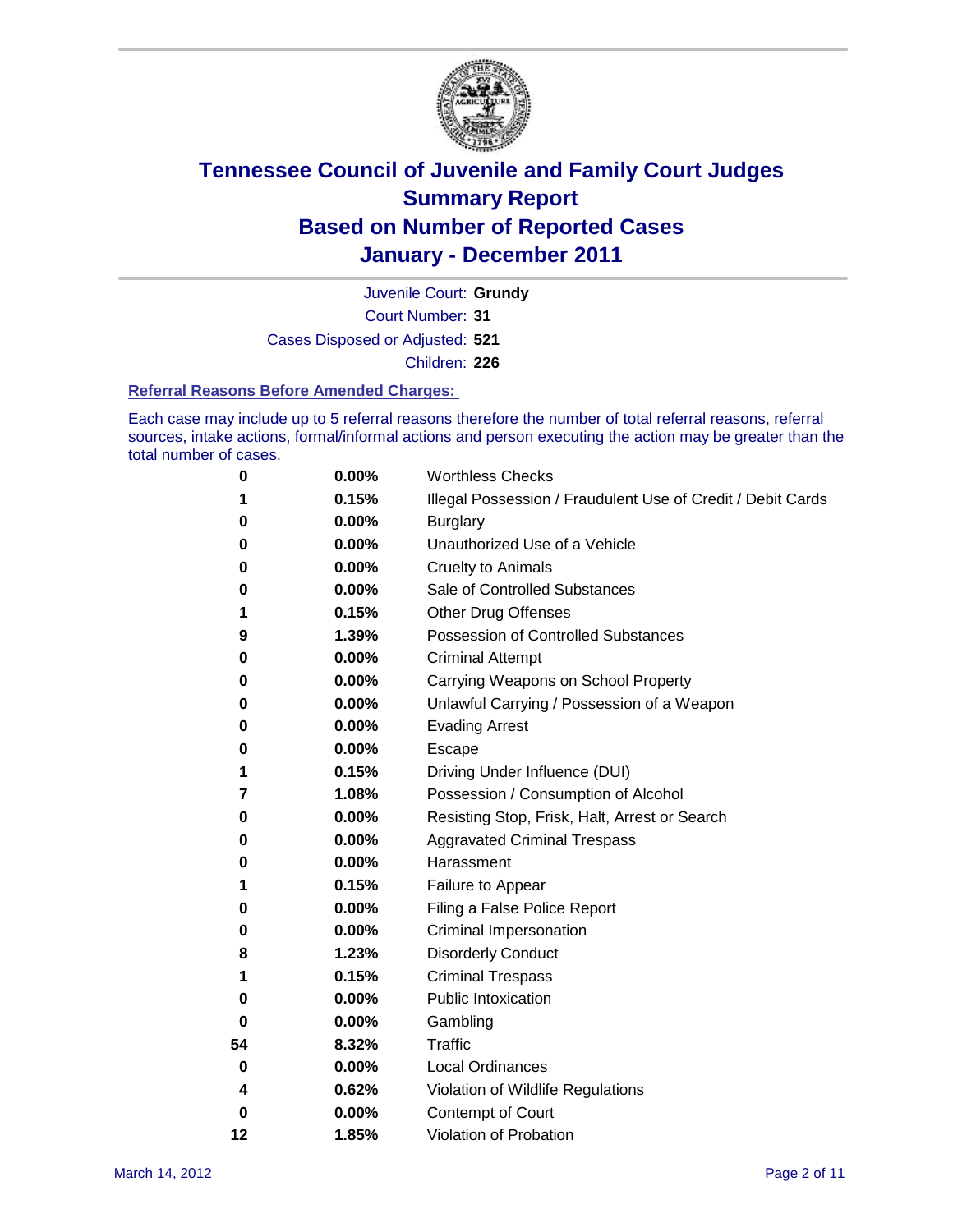

Court Number: **31** Juvenile Court: **Grundy** Cases Disposed or Adjusted: **521** Children: **226**

#### **Referral Reasons Before Amended Charges:**

Each case may include up to 5 referral reasons therefore the number of total referral reasons, referral sources, intake actions, formal/informal actions and person executing the action may be greater than the total number of cases.

| 649      | 100.00%  | <b>Total Referrals</b>                 |
|----------|----------|----------------------------------------|
| 40       | 6.16%    | Other                                  |
| $\bf{0}$ | 0.00%    | <b>Consent to Marry</b>                |
| 0        | 0.00%    | <b>Request for Medical Treatment</b>   |
| 1        | 0.15%    | <b>Child Support</b>                   |
| 4        | 0.62%    | Paternity / Legitimation               |
| 8        | 1.23%    | Visitation                             |
| 110      | 16.95%   | Custody                                |
| 0        | 0.00%    | <b>Foster Care Review</b>              |
| 0        | $0.00\%$ | <b>Administrative Review</b>           |
| 323      | 49.77%   | <b>Judicial Review</b>                 |
| 0        | 0.00%    | Violation of Informal Adjustment       |
| 0        | 0.00%    | <b>Violation of Pretrial Diversion</b> |
|          | 0.15%    | <b>Termination of Parental Rights</b>  |
|          | 0.15%    | Dependency / Neglect                   |
| 0        | 0.00%    | <b>Physically Abused Child</b>         |
| 0        | 0.00%    | <b>Sexually Abused Child</b>           |
| 0        | 0.00%    | Violation of Curfew                    |
| $\bf{0}$ | $0.00\%$ | Violation of a Valid Court Order       |
| 4        | 0.62%    | Possession of Tobacco Products         |
| 0        | 0.00%    | Out-of-State Runaway                   |
| 4        | 0.62%    | In-State Runaway                       |
| 25       | 3.85%    | Truancy                                |
| 7        | 1.08%    | Unruly Behavior                        |
| 1        | 0.15%    | Violation of Aftercare                 |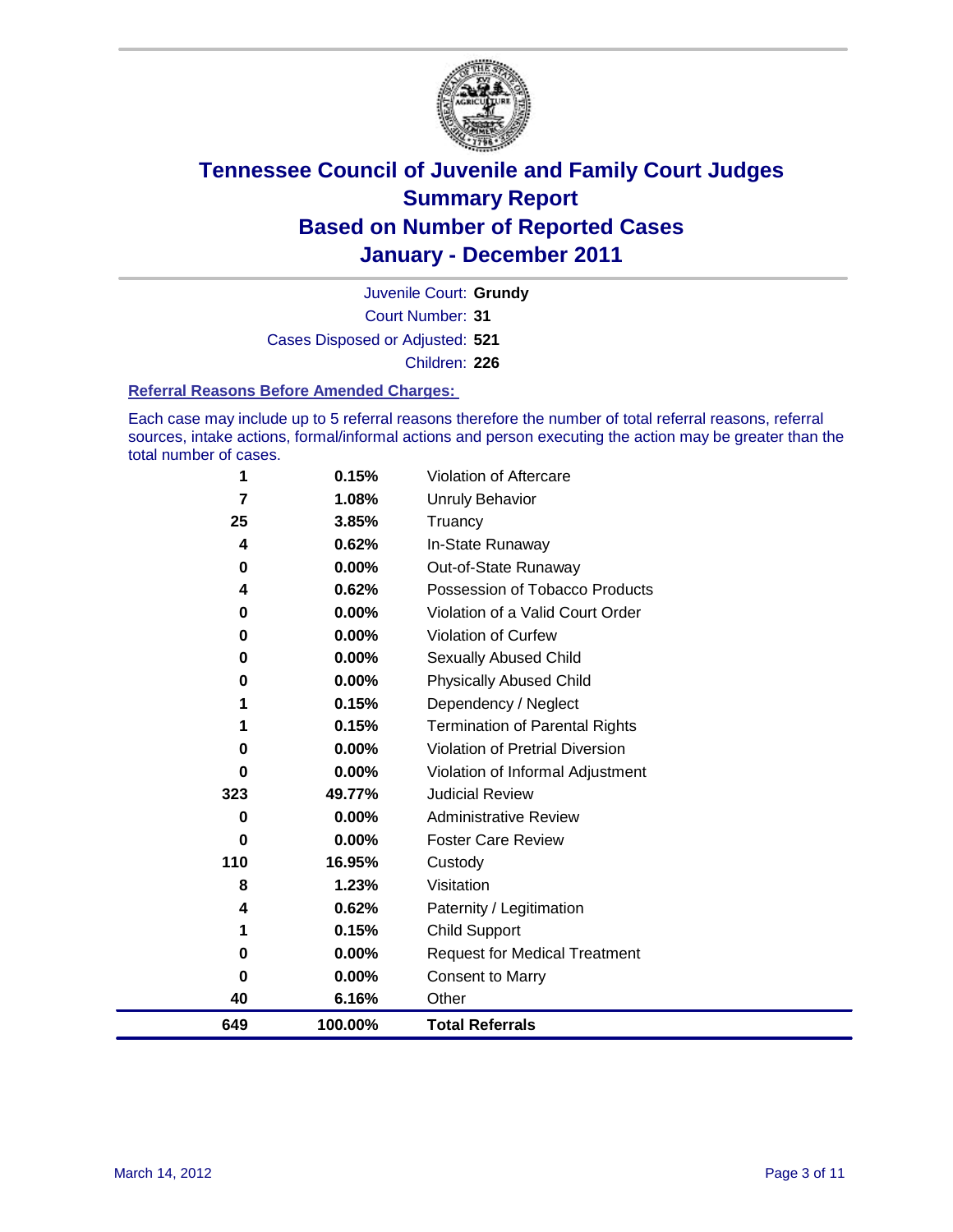

|                            | Juvenile Court: Grundy          |                                   |  |  |
|----------------------------|---------------------------------|-----------------------------------|--|--|
|                            | <b>Court Number: 31</b>         |                                   |  |  |
|                            | Cases Disposed or Adjusted: 521 |                                   |  |  |
|                            |                                 | Children: 226                     |  |  |
| <b>Referral Sources: 1</b> |                                 |                                   |  |  |
| 115                        | 17.72%                          | Law Enforcement                   |  |  |
| 62                         | 9.55%                           | Parents                           |  |  |
| 48                         | 7.40%                           | <b>Relatives</b>                  |  |  |
| $\bf{0}$                   | 0.00%                           | Self                              |  |  |
| 22                         | 3.39%                           | School                            |  |  |
| $\bf{0}$                   | 0.00%                           | <b>CSA</b>                        |  |  |
| 190                        | 29.28%                          | <b>DCS</b>                        |  |  |
| 4                          | 0.62%                           | <b>Other State Department</b>     |  |  |
| 0                          | 0.00%                           | <b>District Attorney's Office</b> |  |  |
| 191                        | 29.43%                          | <b>Court Staff</b>                |  |  |
| 0                          | 0.00%                           | Social Agency                     |  |  |
| $\bf{0}$                   | 0.00%                           | <b>Other Court</b>                |  |  |
| $\mathbf{2}$               | 0.31%                           | Victim                            |  |  |
| $\mathbf{2}$               | 0.31%                           | Child & Parent                    |  |  |
| 0                          | 0.00%                           | Hospital                          |  |  |
| 0                          | 0.00%                           | Unknown                           |  |  |
| 13                         | 2.00%                           | Other                             |  |  |
| 649                        | 100.00%                         | <b>Total Referral Sources</b>     |  |  |

### **Age of Child at Referral: 2**

|     | 100.00%  | <b>Total Child Count</b> |
|-----|----------|--------------------------|
| 0   | $0.00\%$ | Unknown                  |
| 0   | 0.00%    | Ages 19 and Over         |
| 40  | 17.70%   | Ages 17 through 18       |
| 46  | 20.35%   | Ages 15 through 16       |
| 20  | 8.85%    | Ages 13 through 14       |
| 11  | 4.87%    | Ages 11 through 12       |
| 109 | 48.23%   | Ages 10 and Under        |
|     | 226      |                          |

<sup>1</sup> If different than number of Referral Reasons (649), verify accuracy of your court's data.

<sup>2</sup> One child could be counted in multiple categories, verify accuracy of your court's data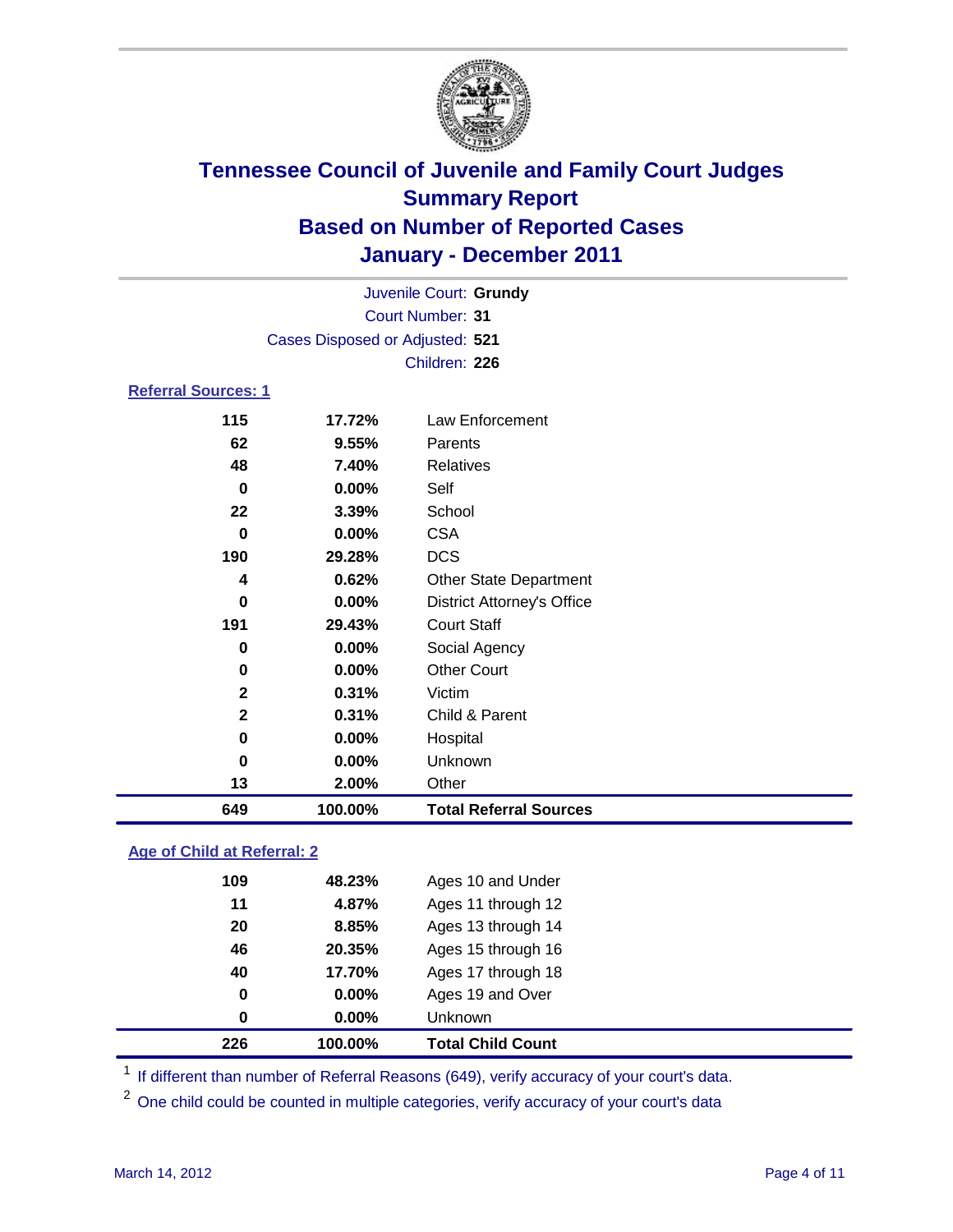

| Juvenile Court: Grundy                  |                                 |                          |  |  |  |
|-----------------------------------------|---------------------------------|--------------------------|--|--|--|
|                                         | Court Number: 31                |                          |  |  |  |
|                                         | Cases Disposed or Adjusted: 521 |                          |  |  |  |
|                                         |                                 | Children: 226            |  |  |  |
| Sex of Child: 1                         |                                 |                          |  |  |  |
| 130                                     | 57.52%                          | Male                     |  |  |  |
| 96                                      | 42.48%                          | Female                   |  |  |  |
| $\mathbf 0$                             | 0.00%                           | Unknown                  |  |  |  |
| 226                                     | 100.00%                         | <b>Total Child Count</b> |  |  |  |
| Race of Child: 1                        |                                 |                          |  |  |  |
| 224                                     | 99.12%                          | White                    |  |  |  |
| 1                                       | 0.44%                           | African American         |  |  |  |
| $\mathbf 0$                             | 0.00%                           | Native American          |  |  |  |
| 0                                       | 0.00%                           | Asian                    |  |  |  |
| 1                                       | 0.44%                           | Mixed                    |  |  |  |
| $\mathbf 0$                             | 0.00%                           | Unknown                  |  |  |  |
| 226                                     | 100.00%                         | <b>Total Child Count</b> |  |  |  |
| <b>Hispanic Origin: 1</b>               |                                 |                          |  |  |  |
| 1                                       | 0.44%                           | Yes                      |  |  |  |
| 225                                     | 99.56%                          | No                       |  |  |  |
| $\mathbf 0$                             | 0.00%                           | Unknown                  |  |  |  |
| 226                                     | 100.00%                         | <b>Total Child Count</b> |  |  |  |
| <b>School Enrollment of Children: 1</b> |                                 |                          |  |  |  |
| 160                                     | 70.80%                          | Yes                      |  |  |  |
| 66                                      | 29.20%                          | No                       |  |  |  |
| $\mathbf 0$                             | 0.00%                           | Unknown                  |  |  |  |
| 226                                     | 100.00%                         | <b>Total Child Count</b> |  |  |  |

One child could be counted in multiple categories, verify accuracy of your court's data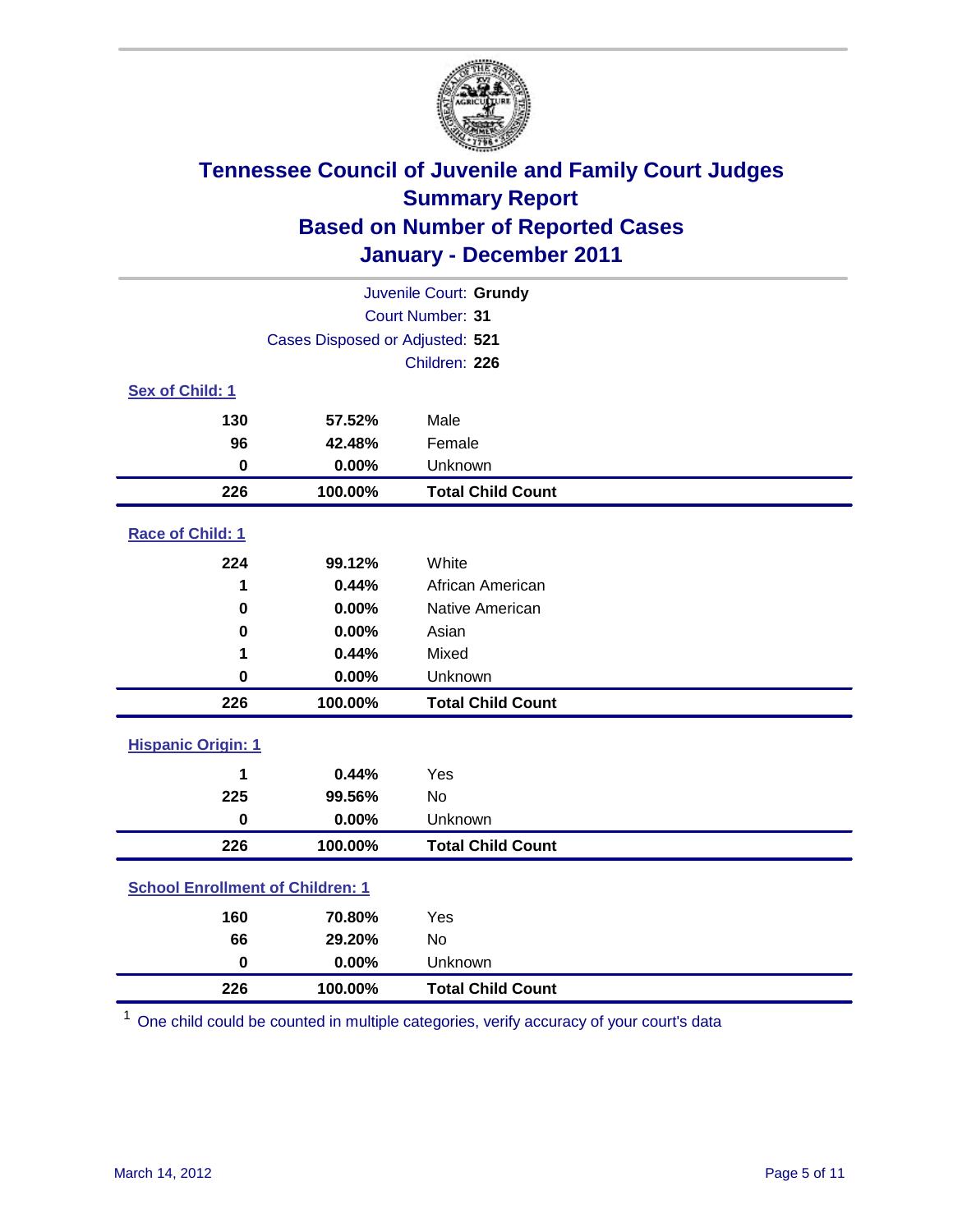

Court Number: **31** Juvenile Court: **Grundy** Cases Disposed or Adjusted: **521** Children: **226**

#### **Living Arrangement of Child at Time of Referral: 1**

| 226 | 100.00%  | <b>Total Child Count</b>     |
|-----|----------|------------------------------|
| 5   | 2.21%    | Other                        |
| 0   | $0.00\%$ | Unknown                      |
| 0   | $0.00\%$ | Independent                  |
| 1   | 0.44%    | In an Institution            |
| 0   | $0.00\%$ | In a Residential Center      |
| 2   | 0.88%    | In a Group Home              |
| 18  | 7.96%    | With Foster Family           |
| 1   | 0.44%    | With Adoptive Parents        |
| 46  | 20.35%   | <b>With Relatives</b>        |
| 16  | 7.08%    | With Father                  |
| 66  | 29.20%   | With Mother                  |
| 9   | 3.98%    | With Mother and Stepfather   |
| 6   | 2.65%    | With Father and Stepmother   |
| 56  | 24.78%   | With Both Biological Parents |

#### **Type of Detention: 2**

| 521 | 100.00%  | <b>Total Detention Count</b> |  |
|-----|----------|------------------------------|--|
| 0   | 0.00%    | Other                        |  |
| 511 | 98.08%   | Does Not Apply               |  |
| 0   | $0.00\%$ | Unknown                      |  |
| 0   | $0.00\%$ | Psychiatric Hospital         |  |
| 0   | 0.00%    | Jail - No Separation         |  |
| 0   | $0.00\%$ | Jail - Partial Separation    |  |
| 0   | 0.00%    | Jail - Complete Separation   |  |
| 10  | 1.92%    | Juvenile Detention Facility  |  |
| 0   | $0.00\%$ | Non-Secure Placement         |  |
|     |          |                              |  |

<sup>1</sup> One child could be counted in multiple categories, verify accuracy of your court's data

<sup>2</sup> If different than number of Cases (521) verify accuracy of your court's data.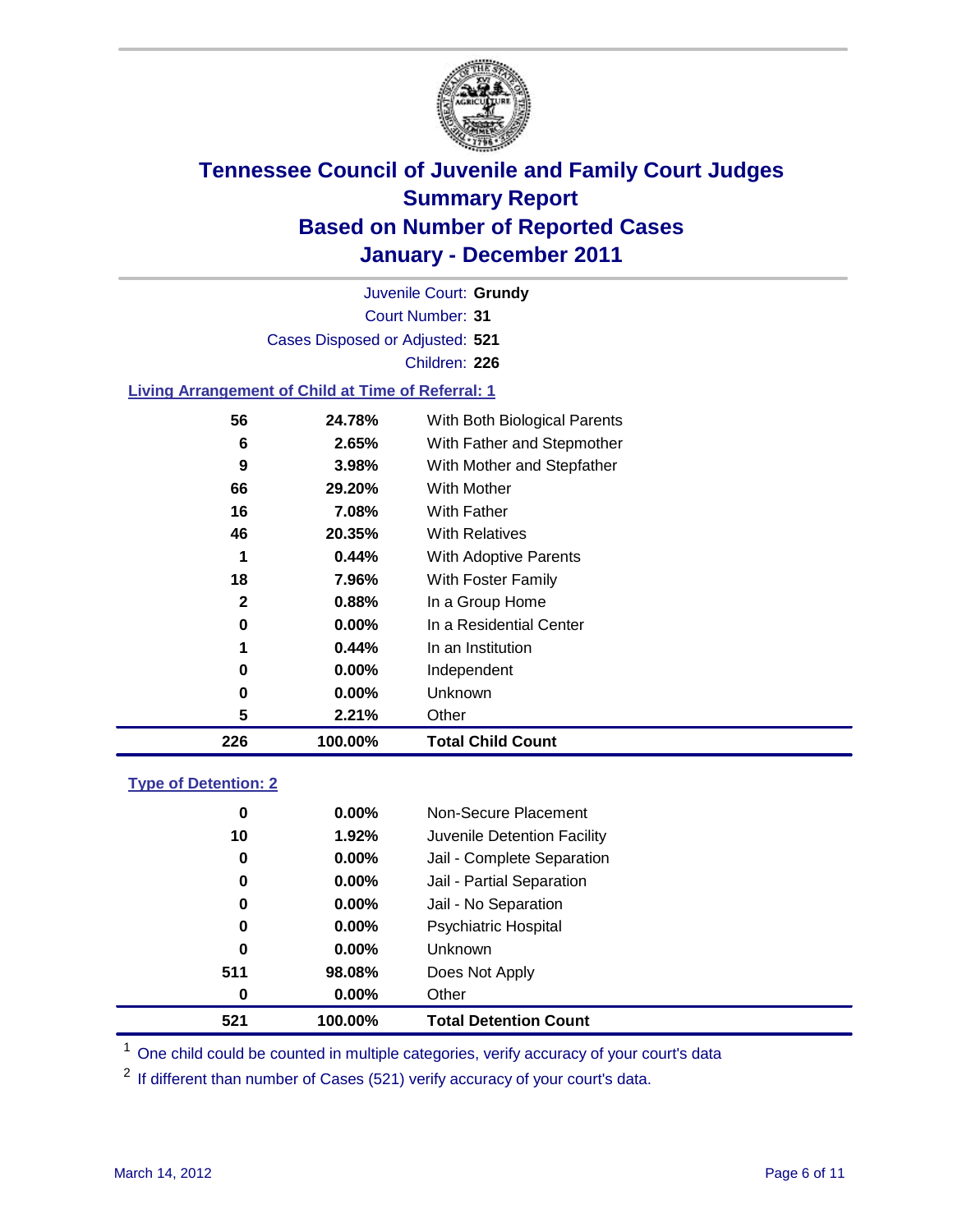

|                                                    | Juvenile Court: Grundy          |                                      |  |  |  |
|----------------------------------------------------|---------------------------------|--------------------------------------|--|--|--|
|                                                    | Court Number: 31                |                                      |  |  |  |
|                                                    | Cases Disposed or Adjusted: 521 |                                      |  |  |  |
|                                                    |                                 | Children: 226                        |  |  |  |
| <b>Placement After Secure Detention Hearing: 1</b> |                                 |                                      |  |  |  |
| 4                                                  | 0.77%                           | Returned to Prior Living Arrangement |  |  |  |
| 5                                                  | 0.96%                           | Juvenile Detention Facility          |  |  |  |
| 0                                                  | 0.00%                           | Jail                                 |  |  |  |
| 1                                                  | 0.19%                           | Shelter / Group Home                 |  |  |  |
| 0                                                  | 0.00%                           | <b>Foster Family Home</b>            |  |  |  |
| 0                                                  | 0.00%                           | Psychiatric Hospital                 |  |  |  |
| 0                                                  | 0.00%                           | Unknown                              |  |  |  |
| 511                                                | 98.08%                          | Does Not Apply                       |  |  |  |
| 0                                                  | 0.00%                           | Other                                |  |  |  |
| 521                                                | 100.00%                         | <b>Total Placement Count</b>         |  |  |  |
|                                                    |                                 |                                      |  |  |  |
| <b>Intake Actions: 2</b>                           |                                 |                                      |  |  |  |
| 248                                                | 38.21%                          | <b>Petition Filed</b>                |  |  |  |
| 19                                                 | 2.93%                           | <b>Motion Filed</b>                  |  |  |  |
| 53                                                 | 8.17%                           | <b>Citation Processed</b>            |  |  |  |
| 0                                                  | 0.00%                           | Notification of Paternity Processed  |  |  |  |
| 321                                                | 49.46%                          | Scheduling of Judicial Review        |  |  |  |
| 0                                                  | 0.00%                           | Scheduling of Administrative Review  |  |  |  |
| 0                                                  | 0.00%                           | Scheduling of Foster Care Review     |  |  |  |
| $\mathbf 2$                                        | 0.31%                           | Unknown                              |  |  |  |
| $\mathbf{2}$                                       | 0.31%                           | Does Not Apply                       |  |  |  |
| 4                                                  | 0.62%                           | Other                                |  |  |  |
| 649                                                | 100.00%                         | <b>Total Intake Count</b>            |  |  |  |

<sup>1</sup> If different than number of Cases (521) verify accuracy of your court's data.

<sup>2</sup> If different than number of Referral Reasons (649), verify accuracy of your court's data.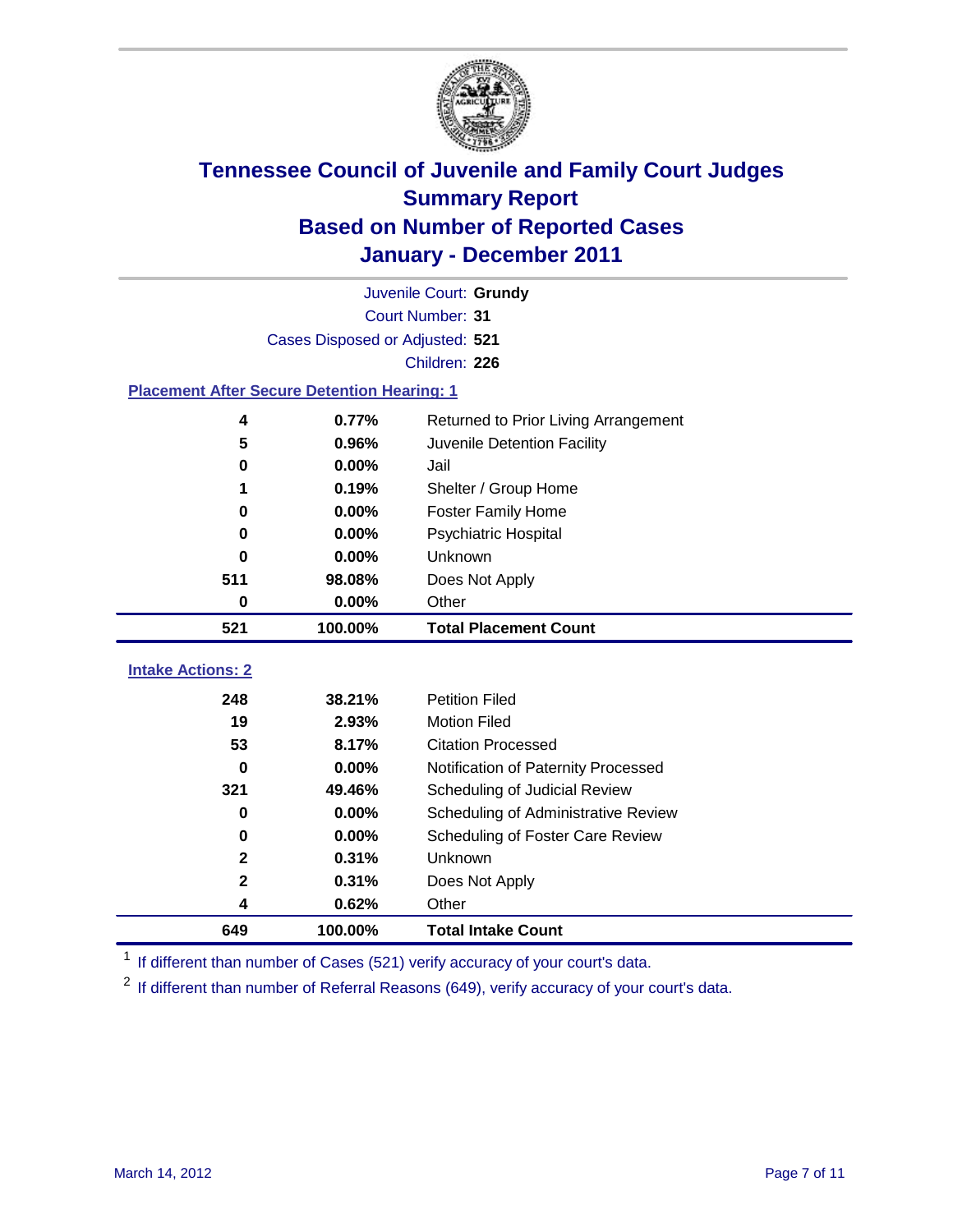

Court Number: **31** Juvenile Court: **Grundy** Cases Disposed or Adjusted: **521** Children: **226**

#### **Last Grade Completed by Child: 1**

| 68                               | 30.09%  | Too Young for School     |
|----------------------------------|---------|--------------------------|
| $6\phantom{1}$                   | 2.65%   | Preschool                |
| 14                               | 6.19%   | Kindergarten             |
| $\boldsymbol{9}$                 | 3.98%   | 1st Grade                |
| 3                                | 1.33%   | 2nd Grade                |
| 6                                | 2.65%   | 3rd Grade                |
| 2                                | 0.88%   | 4th Grade                |
| 8                                | 3.54%   | 5th Grade                |
| 5                                | 2.21%   | 6th Grade                |
| 9                                | 3.98%   | 7th Grade                |
| 17                               | 7.52%   | 8th Grade                |
| 27                               | 11.95%  | 9th Grade                |
| 28                               | 12.39%  | 10th Grade               |
| 17                               | 7.52%   | 11th Grade               |
| 4                                | 1.77%   | 12th Grade               |
| 1                                | 0.44%   | Non-Graded Special Ed    |
| $\mathbf{2}$                     | 0.88%   | <b>GED</b>               |
| $\mathbf 0$                      | 0.00%   | Graduated                |
| 0                                | 0.00%   | Never Attended School    |
| 0                                | 0.00%   | Unknown                  |
| $\mathbf 0$                      | 0.00%   | Other                    |
| 226                              | 100.00% | <b>Total Child Count</b> |
| Enrolled in Cneoial Education: 1 |         |                          |

#### **Enrolled in Special Education: 1**

| 226 | 100.00%  | <b>Total Child Count</b> |
|-----|----------|--------------------------|
| 0   | $0.00\%$ | <b>Unknown</b>           |
| 200 | 88.50%   | No                       |
| 26  | 11.50%   | Yes                      |
|     |          |                          |

One child could be counted in multiple categories, verify accuracy of your court's data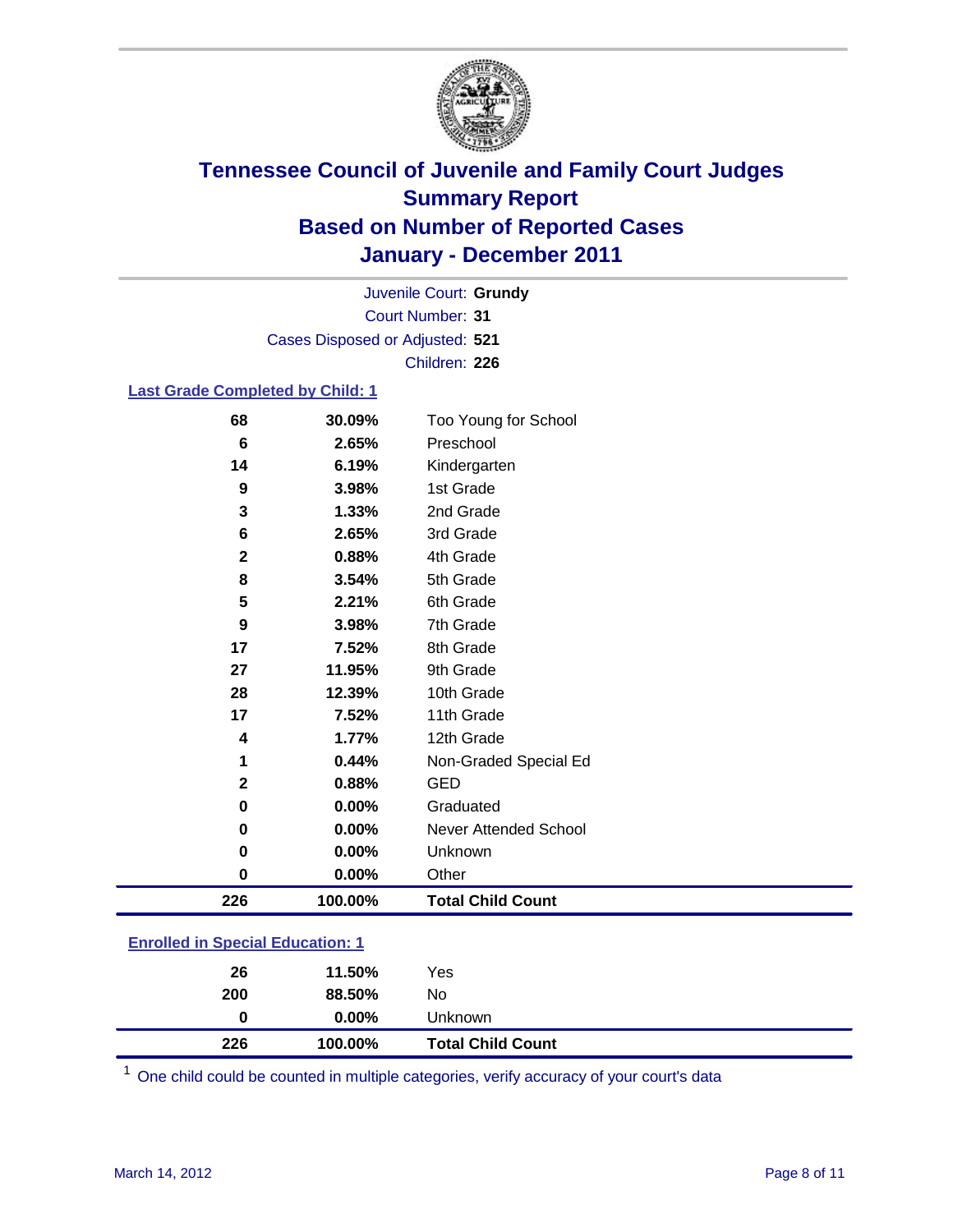

|     | Juvenile Court: Grundy          |                           |  |  |  |
|-----|---------------------------------|---------------------------|--|--|--|
|     |                                 | Court Number: 31          |  |  |  |
|     | Cases Disposed or Adjusted: 521 |                           |  |  |  |
|     |                                 | Children: 226             |  |  |  |
|     | <b>Action Executed By: 1</b>    |                           |  |  |  |
| 649 | 100.00%                         | Judge                     |  |  |  |
| 0   | $0.00\%$                        | Magistrate                |  |  |  |
| 0   | $0.00\%$                        | <b>YSO</b>                |  |  |  |
| 0   | 0.00%                           | Other                     |  |  |  |
| 0   | 0.00%                           | Unknown                   |  |  |  |
| 649 | 100.00%                         | <b>Total Action Count</b> |  |  |  |

### **Formal / Informal Actions: 1**

| 0            | $0.00\%$ | Dismissed                                        |
|--------------|----------|--------------------------------------------------|
| 0            | $0.00\%$ | Retired / Nolle Prosequi                         |
| $\mathbf{2}$ | 0.31%    | <b>Complaint Substantiated Delinquent</b>        |
| 14           | 2.16%    | <b>Complaint Substantiated Status Offender</b>   |
| 0            | $0.00\%$ | <b>Complaint Substantiated Dependent/Neglect</b> |
| 0            | $0.00\%$ | <b>Complaint Substantiated Abused</b>            |
| 0            | $0.00\%$ | <b>Complaint Substantiated Mentally III</b>      |
| 75           | 11.56%   | Informal Adjustment                              |
| 0            | $0.00\%$ | <b>Pretrial Diversion</b>                        |
| 0            | $0.00\%$ | <b>Transfer to Adult Court Hearing</b>           |
| 0            | $0.00\%$ | Charges Cleared by Transfer to Adult Court       |
| 558          | 85.98%   | <b>Special Proceeding</b>                        |
| 0            | $0.00\%$ | <b>Review Concluded</b>                          |
| 0            | $0.00\%$ | Case Held Open                                   |
| 0            | $0.00\%$ | Other                                            |
| 0            | $0.00\%$ | <b>Unknown</b>                                   |
| 649          | 100.00%  | <b>Total Action Count</b>                        |

<sup>1</sup> If different than number of Referral Reasons (649), verify accuracy of your court's data.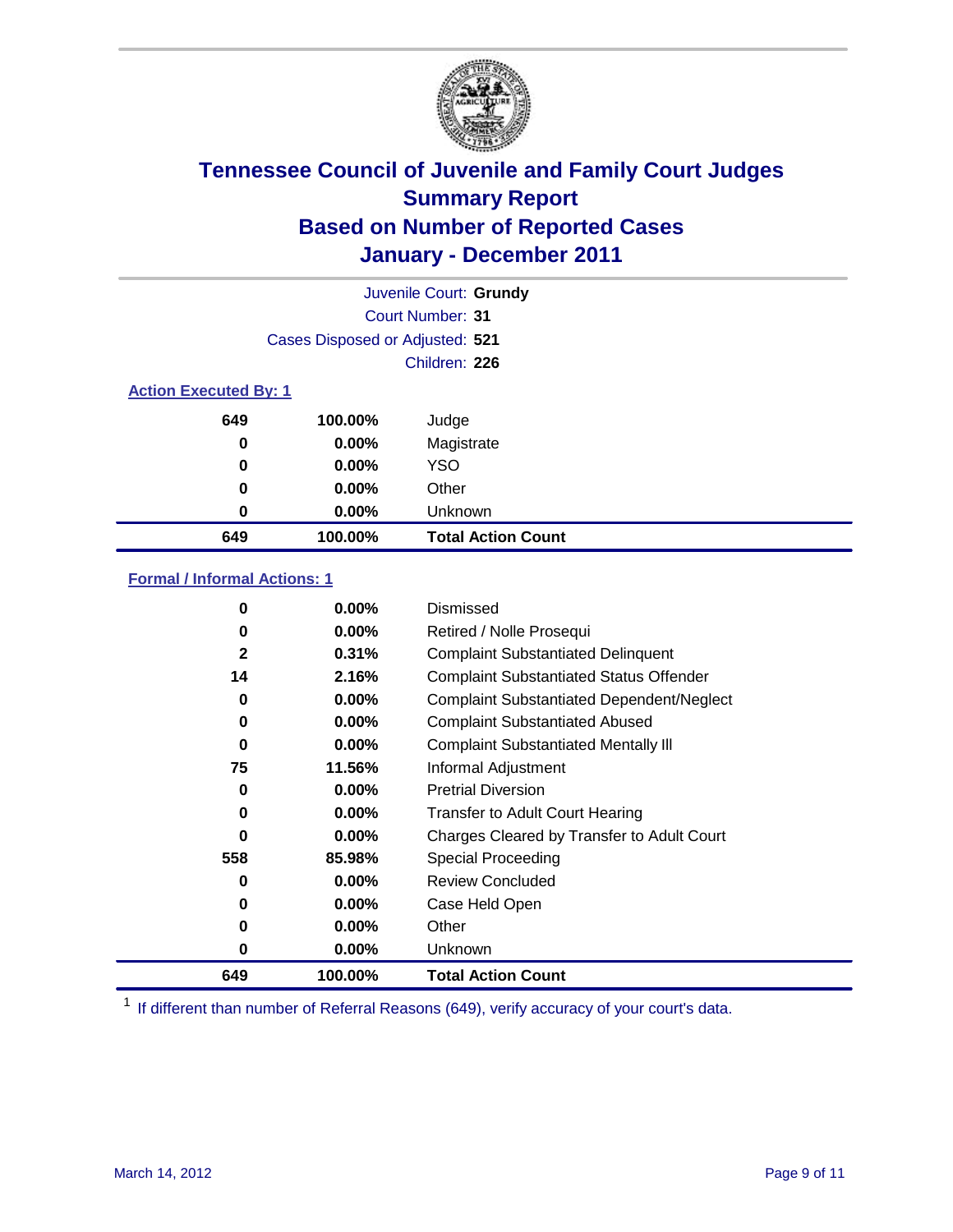

|                       |                                 | Juvenile Court: Grundy                                |
|-----------------------|---------------------------------|-------------------------------------------------------|
|                       |                                 | <b>Court Number: 31</b>                               |
|                       | Cases Disposed or Adjusted: 521 |                                                       |
|                       |                                 | Children: 226                                         |
| <b>Case Outcomes:</b> |                                 | There can be multiple outcomes for one child or case. |
| 29                    | 1.90%                           | <b>Case Dismissed</b>                                 |
| 9                     | 0.59%                           | Case Retired or Nolle Prosequi                        |
| 413                   | 27.10%                          | Warned / Counseled                                    |
| 309                   | 20.28%                          | Held Open For Review                                  |
| 23                    | 1.51%                           | Supervision / Probation to Juvenile Court             |
| 0                     | 0.00%                           | <b>Probation to Parents</b>                           |
| 0                     | 0.00%                           | Referral to Another Entity for Supervision / Service  |
| 6                     | 0.39%                           | Referred for Mental Health Counseling                 |
| 22                    | 1.44%                           | Referred for Alcohol and Drug Counseling              |
| 1                     | 0.07%                           | Referred to Alternative School                        |
| 0                     | 0.00%                           | Referred to Private Child Agency                      |
| 11                    | 0.72%                           | Referred to Defensive Driving School                  |
| 1                     | 0.07%                           | Referred to Alcohol Safety School                     |
| 20                    | 1.31%                           | Referred to Juvenile Court Education-Based Program    |
| 7                     | 0.46%                           | Driver's License Held Informally                      |
| 0                     | 0.00%                           | <b>Voluntary Placement with DMHMR</b>                 |
| 0                     | 0.00%                           | <b>Private Mental Health Placement</b>                |
| 0                     | 0.00%                           | <b>Private MR Placement</b>                           |
| 0                     | 0.00%                           | Placement with City/County Agency/Facility            |
| 0                     | 0.00%                           | Placement with Relative / Other Individual            |
| 11                    | 0.72%                           | Fine                                                  |
| 13                    | 0.85%                           | <b>Public Service</b>                                 |
| 3                     | 0.20%                           | Restitution                                           |
| 0                     | 0.00%                           | Runaway Returned                                      |
| 15                    | 0.98%                           | No Contact Order                                      |
| 0                     | 0.00%                           | Injunction Other than No Contact Order                |
| 1                     | 0.07%                           | <b>House Arrest</b>                                   |
| 0                     | 0.00%                           | <b>Court Defined Curfew</b>                           |
| 0                     | 0.00%                           | Dismissed from Informal Adjustment                    |
| 0                     | 0.00%                           | <b>Dismissed from Pretrial Diversion</b>              |
| 0                     | 0.00%                           | Released from Probation                               |
| 0                     | 0.00%                           | <b>Transferred to Adult Court</b>                     |
|                       | 0.07%                           | <b>DMHMR Involuntary Commitment</b>                   |